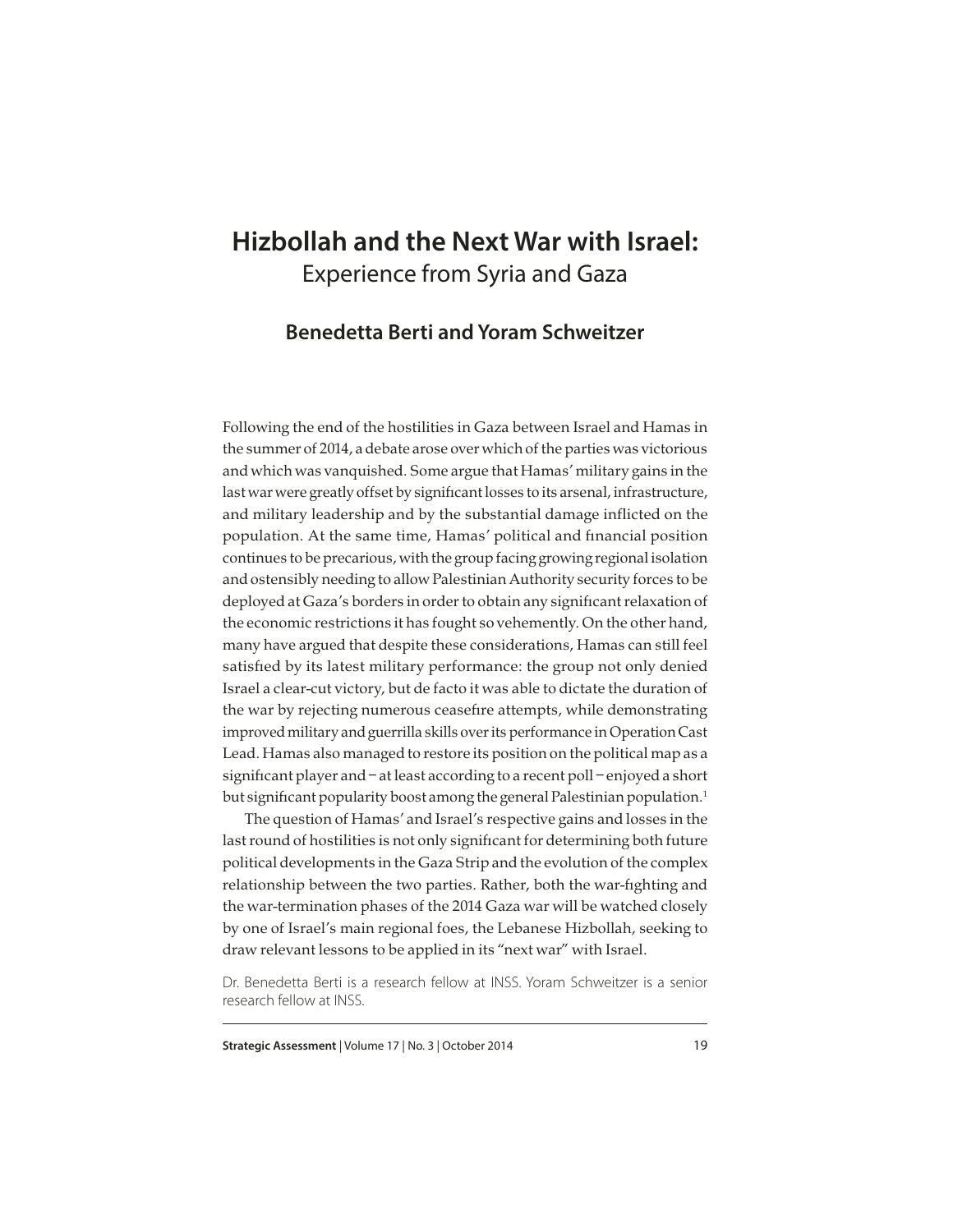20

The article begins by assessing Hizbollah's current domestic and regional status and analyzing its overall strategy. It then delves deeper into the question of a possible "next war" between the Lebanese-Shiite organization and Israel, highlighting relevant lessons the organization might draw from Israel's last war against Hamas as well as how it is affected by its ongoing involvement in Syria.

#### **The Looming War? Hizbollah's Preparations since the "Divine Victory"**

Over the past decades, the relationship and the patterns of confrontation between Israel and Hizbollah have evolved considerably. The first phase of hostilities occurred between 1982, when the group was initially formed, and 1990, in the context of the Lebanese civil war and following Israel's full scale military intervention in Lebanon. Hizbollah then relied on tactics that ranged from conventional attacks against the Israeli army to asymmetric warfare and classical terrorism in and out of Lebanon, including car bombings, suicide attacks, and kidnappings of Israelis and other foreigners. With the end of the civil war the rules of engagement between Israel and Hizbollah changed dramatically, with the battlefield restricted primarily to the "security zone," an area that constituted about 10 percent of Lebanon and was under the military control of both the IDF and the Southern Lebanese Army, a Christian militia that acted as an Israeli proxy. Despite two rounds of military escalations, in 1993 and 1996, the relationship became increasingly shaped by the logic of mutual restraint and reciprocity. The rules were even transcribed into a written, though unsigned, understanding that stipulated that the IDF would abstain from targeting civilians or civilian targets in exchange for Hizbollah's restraint from similar attacks in Israel proper.<sup>2</sup> Following Israel's unilateral withdrawal from Lebanon to the Blue Line in 2000, the direct confrontation between Israel and Hizbollah became even more restricted and was mostly confined to so-called disputed areas, such as Shab'a Farms, an area under Israeli control that Hizbollah and the Lebanese government claim as Lebanese (while the UN sees it as Syrian).

The rules of the game changed again dramatically in the summer of 2006, when a Hizbollah cross-border operation aimed at kidnapping IDF soldiers to exchange them for Lebanese prisoners in Israeli custody triggered the 34-day Second Lebanon War. Israel responded to what it perceived as an erosion of its deterrence (with respect to Hizbollah as well as more generally at the regional level) by raising the stakes and both increasing the level of the military response and extending the range of operations to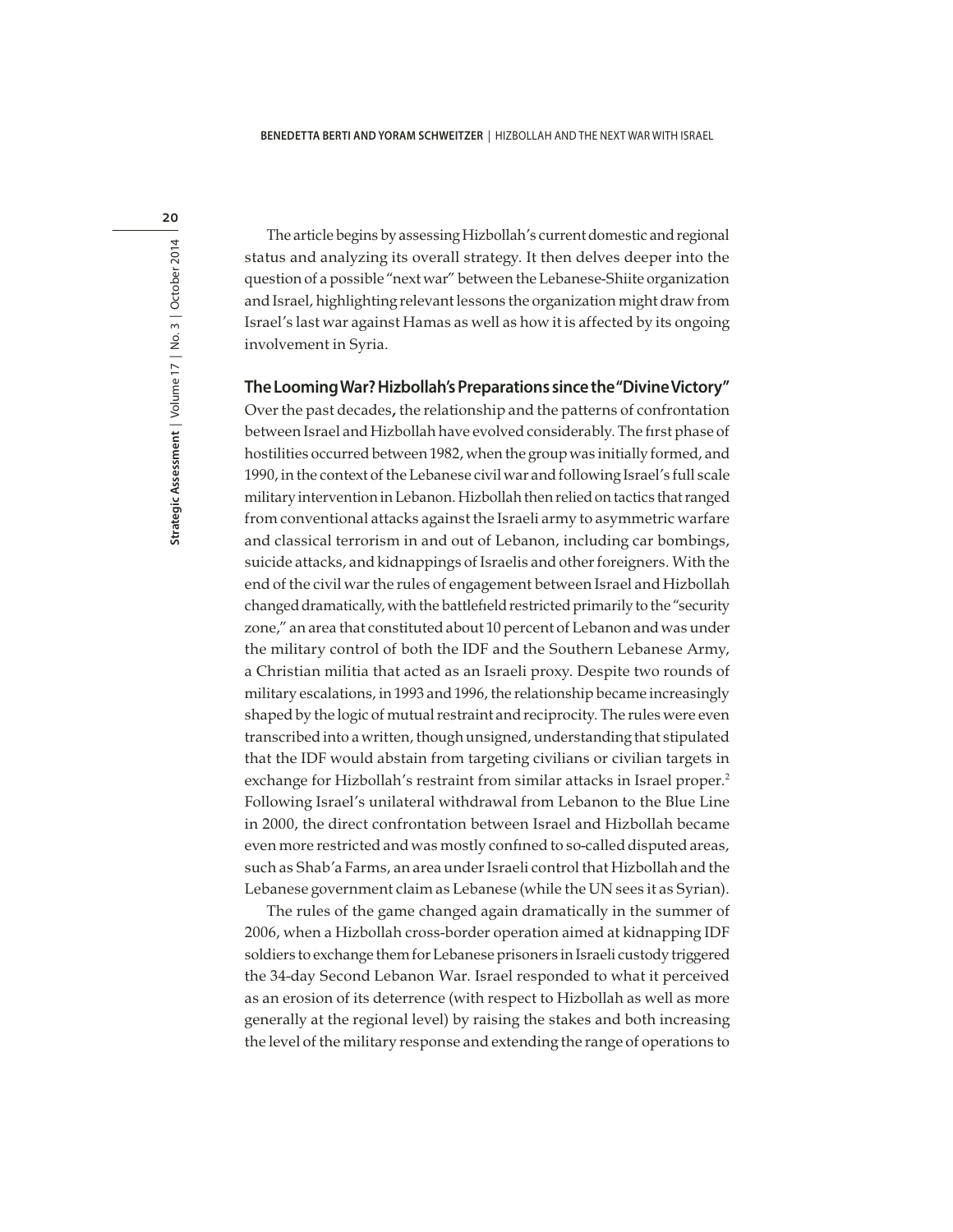the north of the Litani River. The violent escalation was the direct result of Hizbollah's miscalculation of the Israeli reaction to its breaches of the rules of the games, as subsequently admitted by Hizbollah's Secretary General, Hassan Nasrallah.

The 2006 war was a watershed in Israel-Hizbollah relations, and since then, both parties have undertaken serious "soul-searching," investing in identifying key vulnerabilities and meeting the challenges posed by their adversaries.

In the case of Hizbollah, that preparation has resulted in a military buildup, with the organization significantly expanding its ranks, upgrading its arsenal and infrastructure, and investing in improving its combat capabilities, with the direct assistance of Iran (and Syria). In the next war with Israel, Hizbollah would more than likely pursue the trend, noted already in July 2006, of its transition from the non-conventional militia it was in the 1980s to a hybrid army (or "army without a state"). $^3$  In 2006, this meant that Hizbollah effectively relied on a combination of sub-conventional and conventional tactics while also fortifying its small units engaged in guerrilla warfare tactics with standoff weapons normally associated with conventional military forces.<sup>4</sup>

Since then Hizbollah has invested in upgrading its conventional arsenal as well as in training and preparing for more conventional engagements, a process that has gone hand-in-hand with the group's efforts to rebuild and qualitatively and quantitatively improve its underground bunkers and tunnel infrastructure – to reduce its vulnerability to aerial strikes – while significantly upgrading its rocket and missiles arsenal.<sup>5</sup> Investments in improving intelligence collection as well as counter-intelligence capabilities have also been part of Hizbollah's post-2006 activity, for example with the group focusing on maintaining and upgrading its communication systems, including its own fiber optic network, sponsored by Iran.<sup>6</sup> In parallel, Hizbollah has focused on training for cross-border operations into Israel.

Military preparations have been matched by very clear political statements indicating Hizbollah's vision and strategy with respect to the next war with Israel. Indeed, while Nasrallah had referred to the July 2006 war as the "divine victory," he later described the next round of confrontation as the "decisive war,"<sup>7</sup> indicating clearly the group's ambitious goals with respect to its future engagement with Israel. Similarly, Hizbollah's post-2006 military doctrine has centered on the notion of strategic parity and proportional retaliation, a concept Nasrallah described by asserting that the new power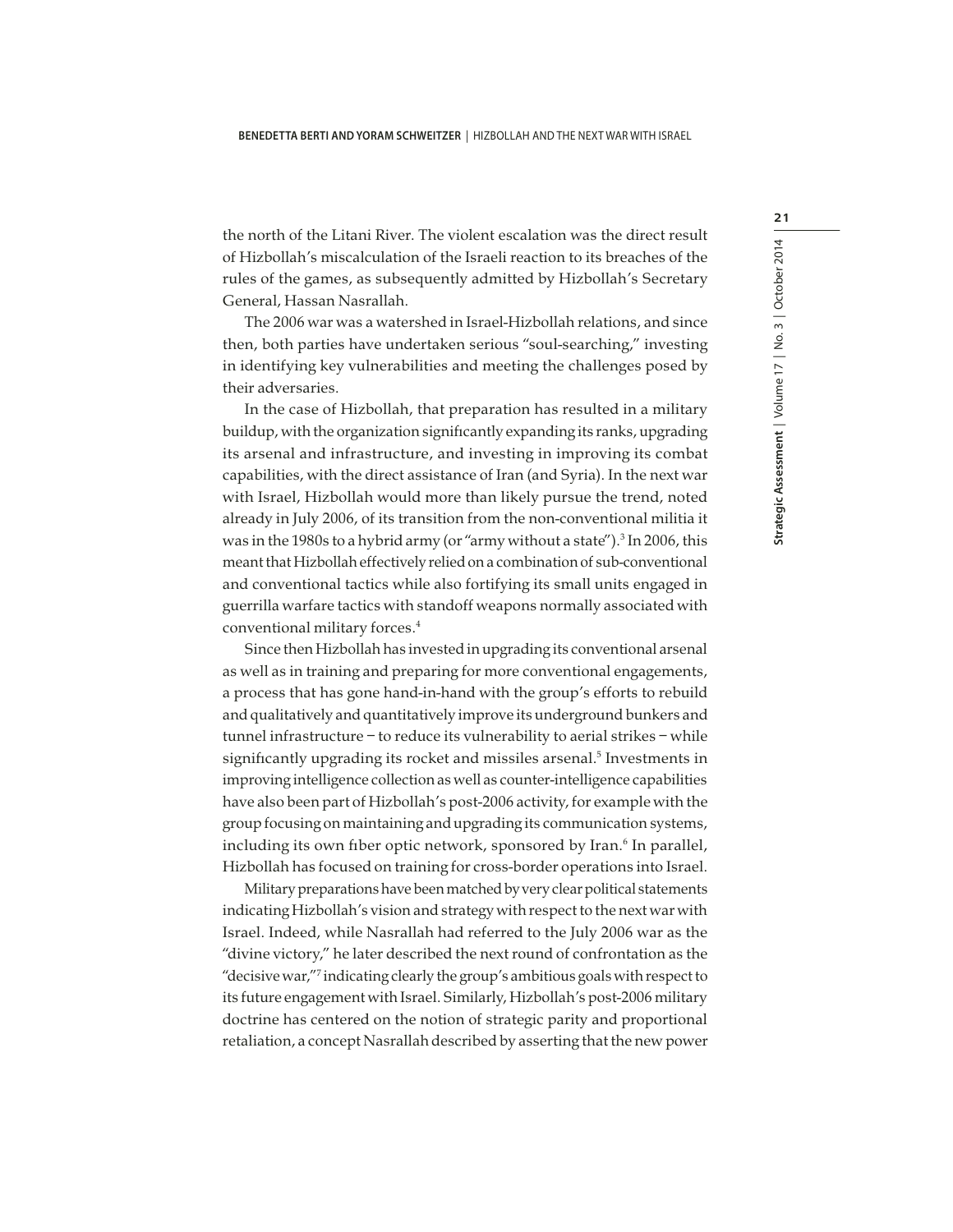equation would be "Tel Aviv for Beirut, and Ben Gurion International Airport for Rafiq Hariri International Airport."<sup>8</sup> The organization also stated that it would respond to any territorial invasion by the IDF with a territorial invasion of its own, sending its units to occupy the Galilee region.<sup>9</sup>Although this declaration was likely intended for psychological warfare purposes, it indicates a drive to take the war into Israel's territory.

At the same time, it is a mistake to assume that the extensive war preparations since 2006 (on both sides) should serve as an indication of the parties' eagerness to engage in another round of war. Quite the contrary: since 2006 both Israel and Hizbollah have shown a common interest in preventing another war, resulting in a generally restrained attitude, motivated in turn by the mutually shared assumption that the next round of hostilities will be far more severe and intense than any previous confrontation between the parties. The system, based on mutual deterrence, has de facto been in place since 2006, resulting in an uneasy yet almost undisturbed calm across the Blue Line.<sup>10</sup>

However, the mutual restraint in perpetrating direct attacks has not been matched in the other areas; for example several attacks have been attributed to Israel, including the targeted killings of Hizbollah senior commanders such as Imad Mughniyeh in February 2008 and Hassan Lakis in 2014. Similarly, in the past three years there have been a number of attacks against convoys of sophisticated arms shipments in Syria that were intended for Hizbollah (and on at least one instance the strikes took place in Lebanon). Hizbollah has also been blamed for some sporadic small scale attacks against the IDF along the Lebanese and Syrian borders; while its operatives have allegedly been active in the international arena, where the group has sent its operatives to attack Israeli and Jewish targets in Turkey, Azerbaijan, Cyprus, Bulgaria, and Thailand (among others).

In this context, it is especially important to assess if and how the Syrian civil war and its domestic impact in Lebanon has changed Hizbollah's calculus with respect to the next war with Israel.

### **Enter Syria: Hizbollah's Current Predicament and the Likelihood of Another War with Israel**

The Syrian civil war has forced Hizbollah to focus its attention toward supporting the regime of Bashar al-Assad, both politically and militarily. Hizbollah's support for Assad is motivated by a number of strategic considerations, including Hizbollah's interest in preserving its political

22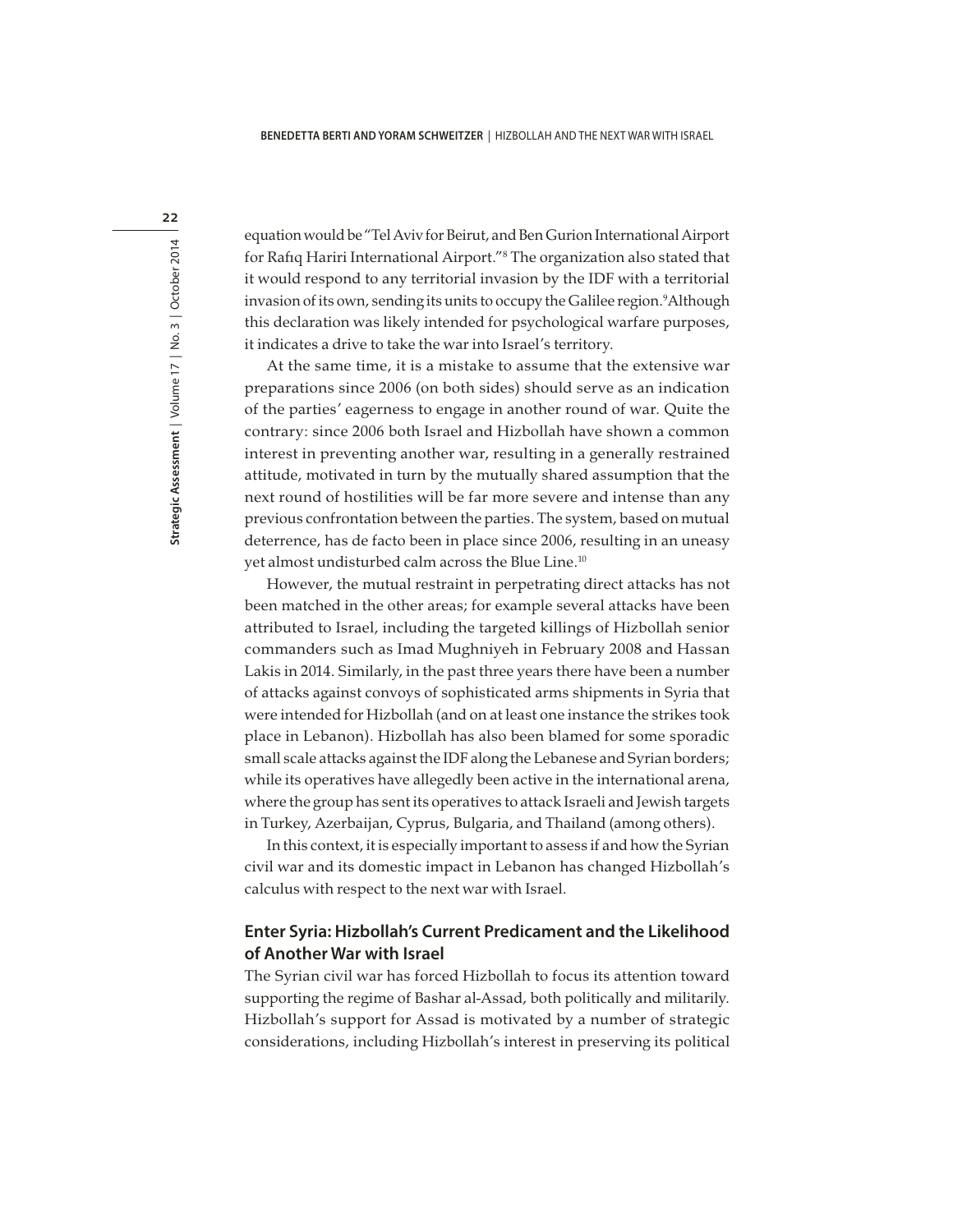partnership with Syria as well as in maintaining the current domestic balance of power in Lebanon. Hizbollah's partnership with Iran and the role of Syria as both a member of Tehran's "axis of resistance" and the political and logistic link between Tehran and Hizbollah also contribute to understanding the depth of the Hizbollah commitment to Assad.

Hizbollah has therefore actively supported the Assad regime since the beginning of the Syrian civil war in early 2011, although its role has gradually evolved from offering political support and serving in an advisory capacity to providing both training as well as direct military support to conduct offensive and defensive operations.<sup>11</sup> Relying also on the post-2006 increased focus on conventional training, Hizbollah fighters have at times been able to provide key artillery support to the Syrian army, contributing substantively to a number of important victories; including the taking of al-Qusayr in the spring of 2013, a town in the west of Syria considered critical to securing a safe corridor between Syria and Lebanon and between Damascus and the Alawite areas in the northwestern coastal areas of the country. In March 2014, Hizbollah played an integral role in the taking of Yabroud, resulting in cutting a major rebel supply line as well as in ousting the opposition forces from their main remaining stronghold in the embattled Qalamoun region.

Not surprisingly, Hizbollah's campaign in Syria has forced the group to prioritize its "eastern front," resulting in another direct incentive for the group to avoid getting dragged into another war with Israel. This explains why Hizbollah's reactions to a series of unclaimed aerial strikes against Hizbollah assets in Syria over the past three years has not resulted in major retaliation from the group.Even following the February 24, 2014 reported attack on a Hizbollah target in Lebanon's Bekaa Valley,<sup>12</sup> Hizbollah's response (which likely included both a rocket attack along with explosive devices planted along the border with the Golan as well as in the Shab'a Farms area)<sup>13</sup> also seemed to signal an interest in preventing further escalation.

At the same time, since the beginning of the civil war, Hizbollah has paid increasing attention to its own domestic situation in Lebanon. First, the civil war in Syria has exacerbated preexisting political-cum-sectarian cleavages within Lebanon, in turn raising the tones and animosity of the political debate. To add to the complexity of the current situation, the ongoing Syrian conflict has put additional pressure on Lebanon through the steady influx of Syrian refugees, numbering roughly 1.2 million by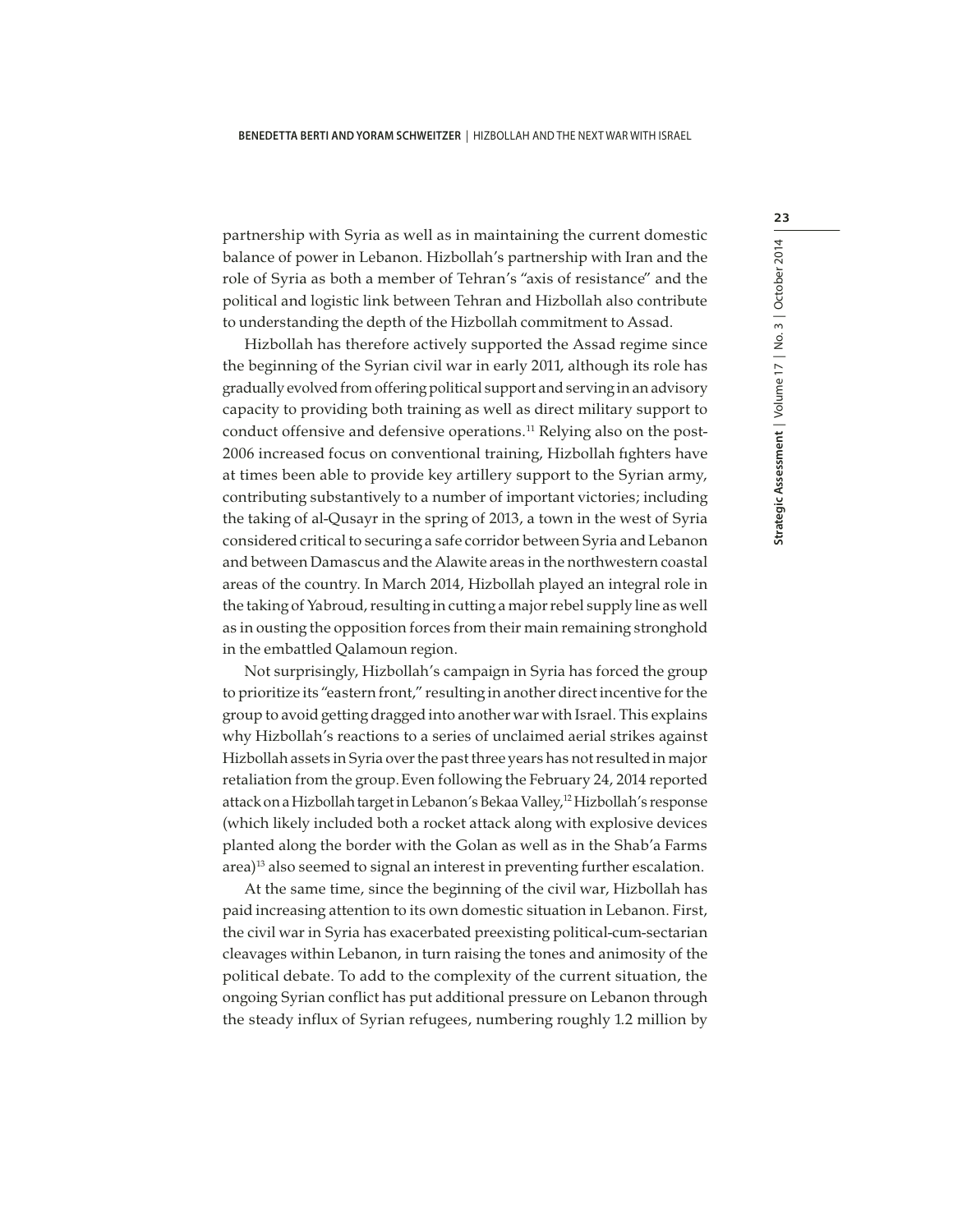24

August 2014 – more than 20 percent of Lebanon's total population – and the number is expected to rise to 1.5 million by the end of the year.<sup>14</sup>

Second, Hizbollah's investment in Syria and its support of the Bashar al-Assad regime has made both the organization as well as the Shiite community in Lebanon a target of violence perpetrated by Lebanese Salafijihadist groups.Indeed, in the past twelve months there have been a number of violent attacks against Hizbollah, including a string of suicide attacks against Iranian targets, such as the embassy in Beirut, and Hizbollah's strongholds, such as Beirut's southern Dahiya suburb.

In turn, this rising "takfiri threat," as described by Secretary General Nasrallah, has been taken extremely seriously by the organization, which has both invested in boosting its own surveillance and protection of assets, personnel, and communities, as well as in increasing its cooperation with the Lebanese armed forces. Such assistance is meaningful from an operational standpoint as well as from a political one, as it is important to Hizbollah to make sure the attacks against them and their community are treated as a national terrorism threat and not as exclusively a Hizbollah problem. Containing the takfiri threat is thus especially important to Hizbollah for a number of reasons, including the group's interest in preventing internal strife in Lebanon and its need to be seen as an effective security provider to the Lebanese Shiite community, which constitutes the backbone of Hizbollah's support in Lebanon.

In this context of internal polarization and the rising threat by radical Sunni jihadist groups, including Jabhat al-Nusra and ISIL, Hizbollah has turned its political capital and organizational resources inwards, while continuing its external campaign in Syria. Therefore, in the short term, this combination of domestic pressure and external involvement will likely help lower Hizbollah's interest in confronting Israel even further. Of course, this does not exclude the possibility of a war breaking out, either as result of a gross miscalculation by Israel or by Hizbollah, or in response to a dramatic development on the Iranian-Israeli front.

In the long term, it is far from clear whether Hizbollah's current involvement in Syria will help or hinder its future performance in a war with Israel. Hizbollah has been entangled in Syria, with an estimate of roughly 3,000-4,000 fighters involved in the hostilities,<sup>15</sup> a high number for an organization whose force is believed to comprise roughly 5,000 full time fighters and between 15,000 and 20,000 part time/reserve officers.<sup>16</sup> Also, the organization is suffering from significant losses in Syria, among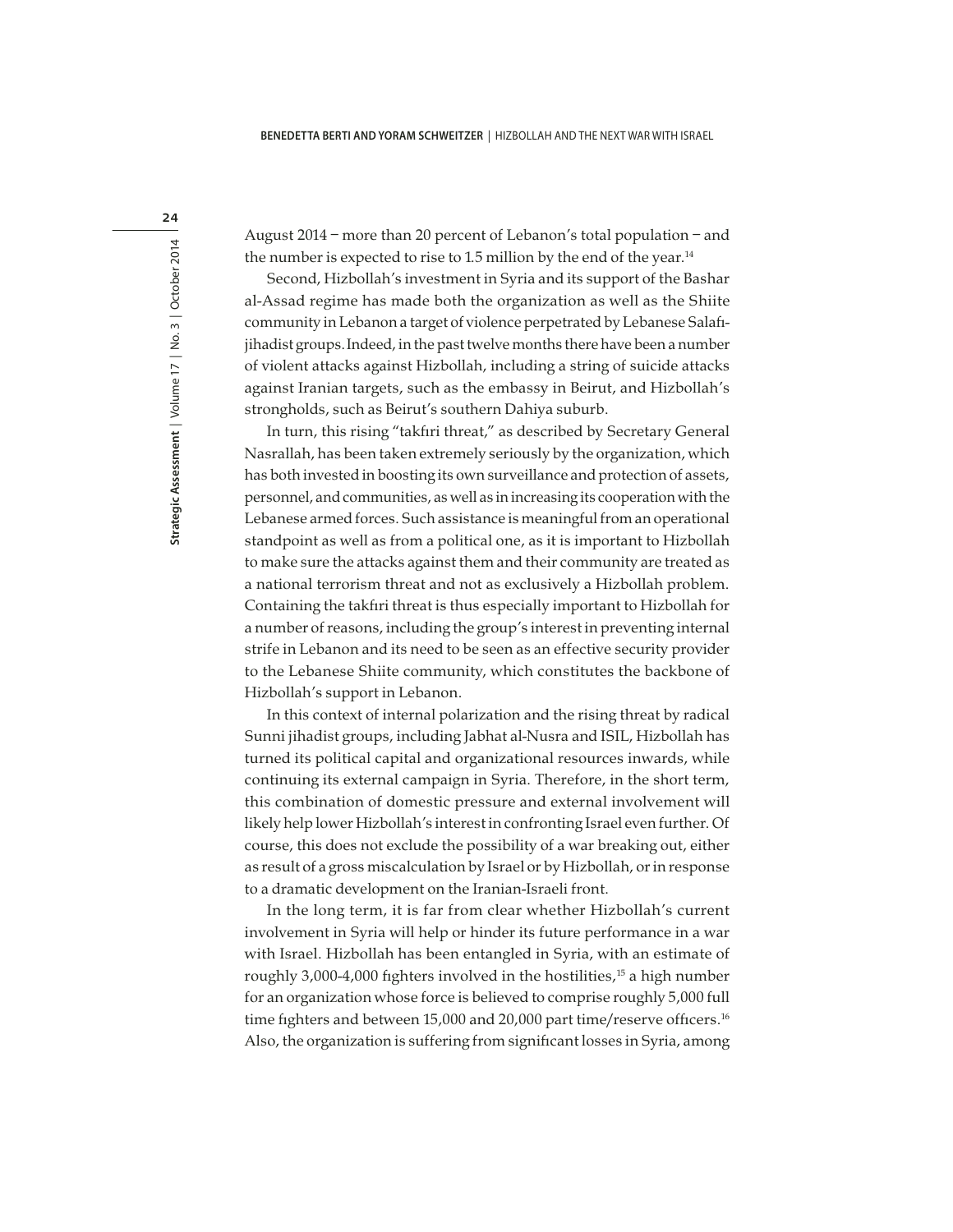them important military commanders and an estimated number of at least 1000 fighters.<sup>17</sup> Still, the bulk of the group's military structure and arsenal that would be used in the next war with Israel largely remains intact. Significantly, Hizbollah has continued to invest in upgrading and expanding its arsenal and ranks since the war in Syria began, while also trying to keep militants trained especially to fight Israel – for example antitank units - away from the Syrian battlefield.<sup>18</sup> In addition, Syria is serving as an important learning opportunity for the group, and especially for its newer recruits, offering valuable lessons in both conventional fighting and complex offensive operations in unfamiliar terrain.

#### **Looking Ahead: Lessons from the 2014 War in Gaza**

Even though Hizbollah's current predicament should not represent an incentive for the group to pursue an all-out confrontation with Israel, this does not mean that the Lebanese-Shiite group has not been paying close attention to the recent round of escalation between Hamas and Israel and analyzing the lessons of July-August 2014. Indeed, Hizbollah is an especially sophisticated organization with a keen interest in fully studying and understanding its adversary, and as such Hizbollah is always closely watching Israeli behavior and activity, both on the battlefield as well as in the political arena. Hizbollah followed the summer 2014 war closely, expressing its solidarity with Gaza on numerous occasions, denouncing Israeli actions, and going as far as mentioning its intention to support the "resistance." Given its current predicament, Hizbollah clearly did not intend to translate any of these political statements into actions.

Looking at the recent war in Gaza, Hizbollah is likely to have drawn a number of lessons regarding both Israel's war-fighting capabilities as well as will.

First, the recent engagement between Hamas and Israel confirmed a lesson Hizbollah had already learned in 2006, namely the effectiveness of relying on short range rockets – easy to store, move, and fire – launched in a concentrated barrage and able to frighten the civilian population and disrupt Israel's sense of normalcy. Concentrated barrages of rockets on border towns may lead to mass evacuations, which in turn can be marketed effectively as a military achievement – much like Hamas has been doing in the aftermath of Operation Protective Edge – while also serving as a tool of psychological warfare and wielding leverage on the Israeli government. In the case of Hizbollah, short range rockets can be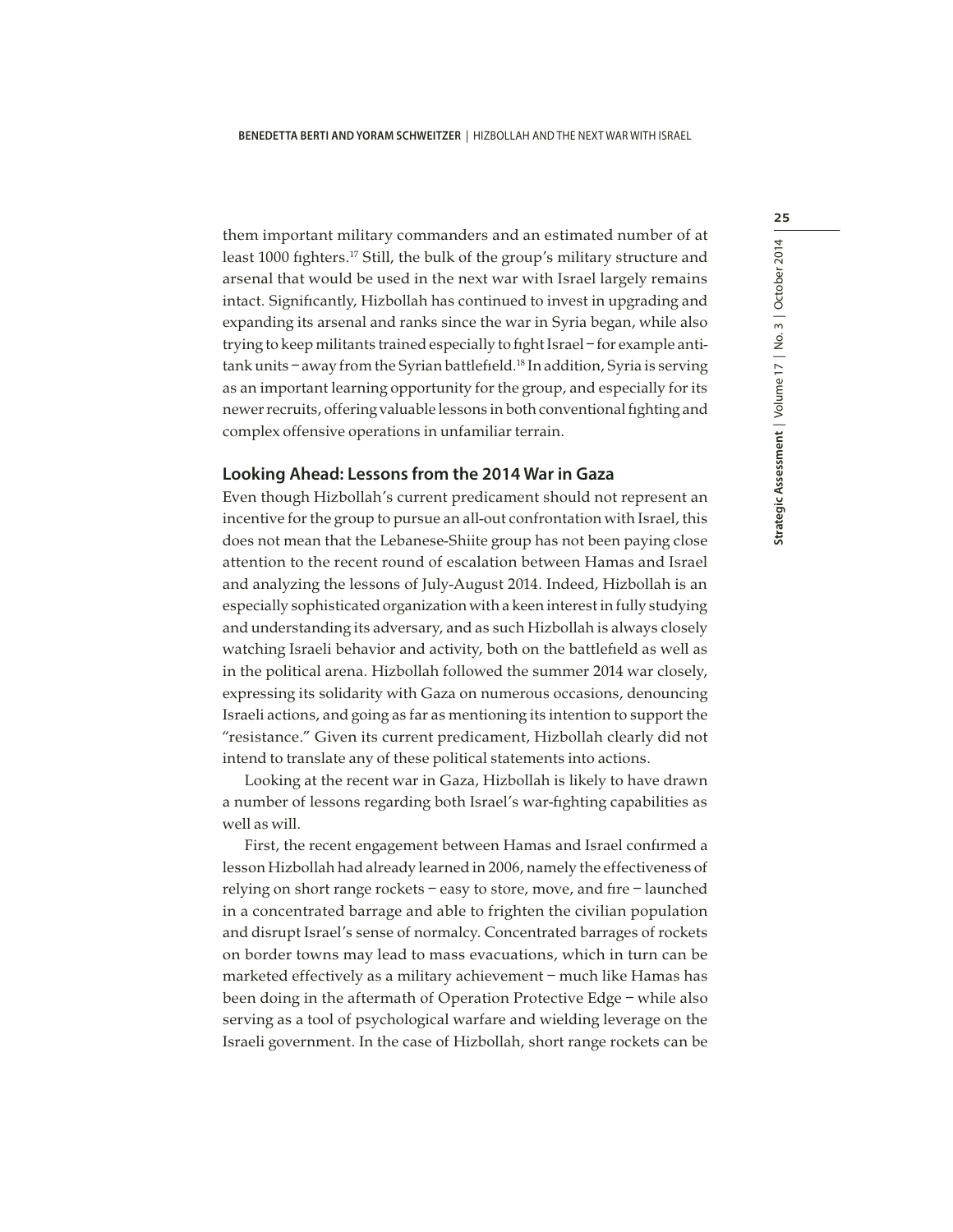backed by a far more sophisticated, accurate, and long range arsenal of medium and long range rockets.

In disrupting civilian life in Israel, lowering morale, and creating political leverage, the recent war between Hamas and Israel also highlighted especially apt choices of targets, led by Israel's Ben Gurion International Airport. In a future war with Israel, Hizbollah would likely rely on its considerably more sophisticated and precise weapons to target Israel's main civilian airport. This is very well in line with Nasrallah's post-2006 declarations hinting at the group's interest in targeting Israel's critical infrastructure, including power plants, gas depots, airports, and naval ports.

In parallel, a Hizbollah reading of the Israeli public's reactions to the foiled Hamas attempts to perpetrate cross-border operations via its underground tunnel networks can confirm to Hizbollah the potential effectiveness of both its impressive underground system as well as of its recent focus on training units to conduct cross-border operations into Israel. While Hizbollah would not be able to hold ground in Israel, still, a number of targeted incursions into Israel via underground tunnels would be an extremely effective tool of psychological warfare.

Second, Hizbollah is also likely to have observed Israel's resolve to fight in Gaza and drawn the conclusion that now more than ever, the country is extremely casualty-averse and reluctant to engage in sustained ground maneuvers. Some may even infer that Israel's reluctance to engage in an extensive ground operation in Gaza despite the ongoing rocket fire suggests a far more restrained approach than that implied by Jerusalem's declarations with respect to the next war with Hizbollah. Third, the Gaza war also underscored a lesson that had emerged clearly from the July 2006 confrontation, namely, that when the guns fall silent, Hizbollah will be able to market not losing as a victory, no matter the cost that its military apparatus or Lebanon may end up paying.

Of course, none of these lessons are entirely new or surprising, but they may contribute to refine Hizbollah's strategy and approach to the next conflict with Israel. At the same time, relying too much on analogies between Gaza and Lebanon may prove risky for Hizbollah.

Indeed, due to the dramatic differences, both qualitative and quantitative, between Hamas' and Hizbollah's arsenals, and considering the latter's far more precise and sophisticated rockets and missiles, Israel may choose to react from the initial stage of the fighting in a more extensive way in the context of a confrontation with Hizbollah, leading thus to an all-out

26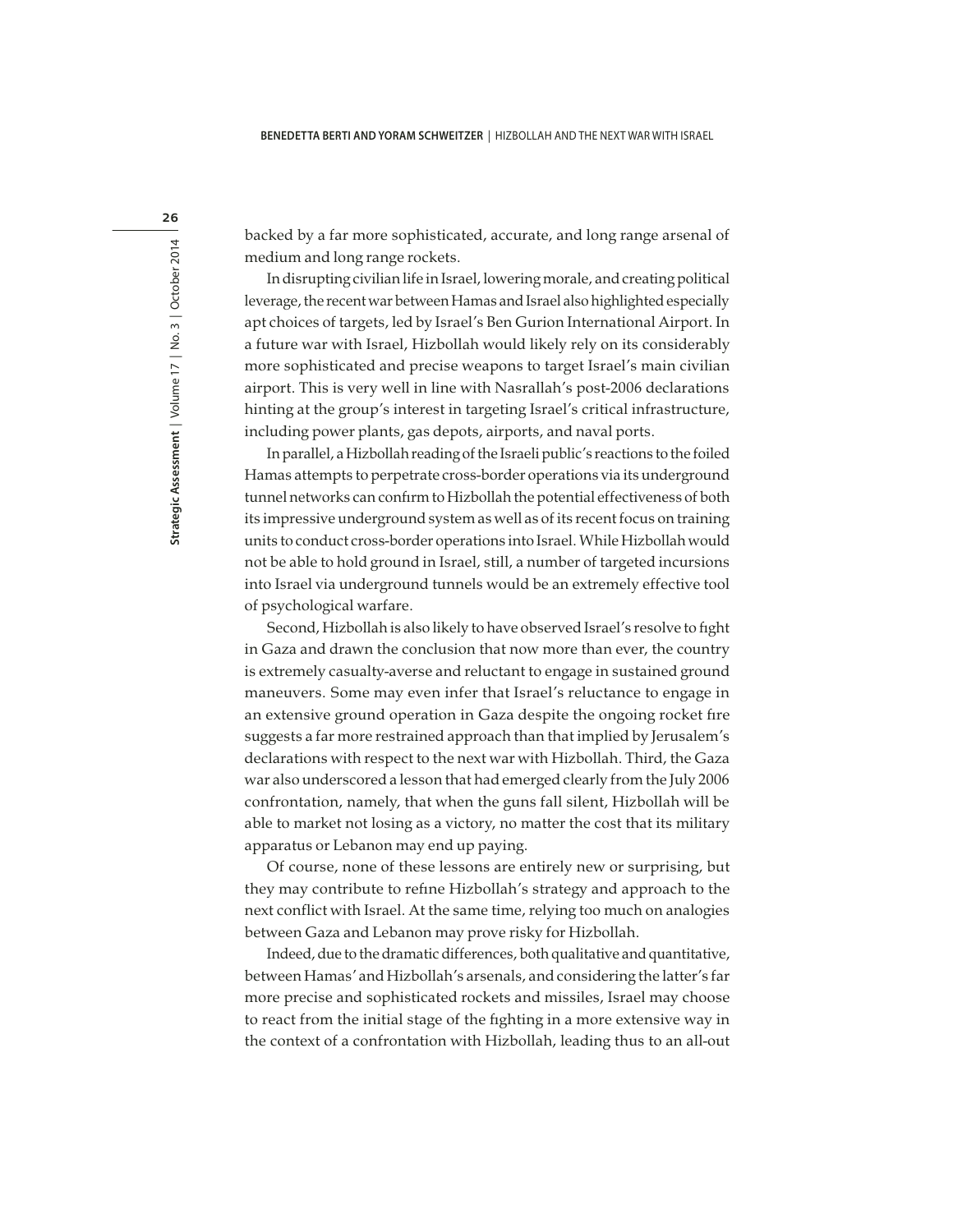war resulting in greater civilian casualties (on both sides) and extensive damages to infrastructure. Similarly, Israel would likely not tolerate the closing of its aerial or maritime space and would presumably react to break the "siege" at almost any cost. A wrong translation of Israel's relatively limited offensive policy in Gaza could be especially risky for Hizbollah if it were to lead to yet another miscalculation, which, much like in 2006, would cost Lebanon dearly, only this time in a much more lethal scope.

#### **Looking Ahead at the Evolving Hizbollah-Israel Dynamic**

Ever since the relatively abrupt ending to the July 2006 war between Hizbollah and Israel, the overall situation along the Blue Line has been calm. Indeed the parties' mutual perception that the next round of war would be both extensive and incredibly damaging has led to a situation of uneasy calm regulated by de facto mutual deterrence. In this context, the beginning of the Syria civil war has further reinforced the status quo by focusing Hizbollah's attention on its "eastern front."

Looking ahead, and short of an unexpected development in the Syrian civil war, Hizbollah will continue its involvement in the fighting in order to secure the survival of the Assad regime. It will also continue to invest additional resources to defend its assets, infrastructure, and communities against takfiri treats within Lebanon. In this context, the group will likely try to avoid opening another front with Israel, while still remaining alert with respect to Israel's plans and continuing to monitor Israeli activity and behavior. In this context, Hizbollah is also likely to have watched the last round of hostilities between Israel and Hamas closely, seeking to draw relevant lessons.

Thus while some insights can indeed be gained from the summer 2014 war, still the Israeli strategy in Gaza cannot serve as an exact model for future military campaigns in Lebanon.

#### **Notes**

- 1 See "Special Gaza Poll," Palestinian Center of Policy and Survey Research, September 2, 2014, http://www.pcpsr.org/en/node/489.
- 2 Israel-Lebanon Ceasefire Understanding, April 26, 1996, http://www.usip. org/sites/default/files/file/resources/collections/peace\_agreements/ il\_ceasefire\_1996.pdf.
- 3 Ralph Peters, "Lessons from Lebanon: The New Model Terrorist Army," Armed Forces Journal International, October 1, 2006, http://www. armedforcesjournal.com/lessons-from-lebanon/.